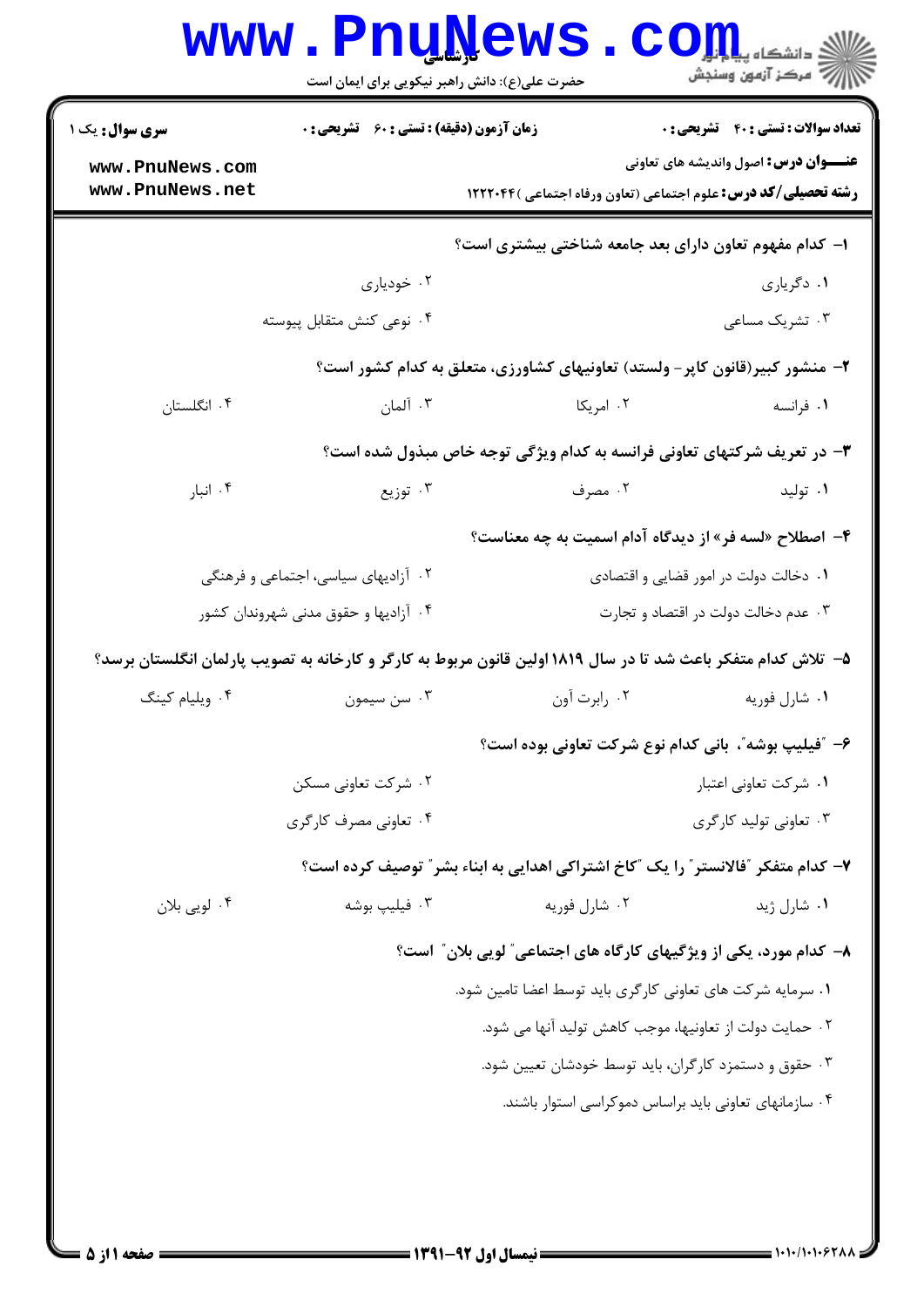|                                                                                       | www.PnuNews<br>حضرت علی(ع): دانش راهبر نیکویی برای ایمان است |                             | $\mathbf{C}$ QIII<br>أأآت مركز آزمون وسنجش                                                                            |
|---------------------------------------------------------------------------------------|--------------------------------------------------------------|-----------------------------|-----------------------------------------------------------------------------------------------------------------------|
| <b>سری سوال : ۱ یک</b>                                                                | <b>زمان آزمون (دقیقه) : تستی : 60 ٪ تشریحی : 0</b>           |                             | <b>تعداد سوالات : تستی : 40 قشریحی : 0</b>                                                                            |
| www.PnuNews.com<br>www.PnuNews.net                                                    |                                                              |                             | <b>عنـــوان درس:</b> اصول واندیشه های تعاونی<br><b>رشته تحصیلی/کد درس:</b> علوم اجتماعی (تعاون ورفاه اجتماعی )۱۲۲۲۰۴۴ |
|                                                                                       |                                                              |                             | ۹- در تعاونی رایفایزن به چه امری اهمیت ویژه ای داده می شد؟                                                            |
|                                                                                       | ۰۲ جنبه های دمکراتیک تعاونی                                  |                             | ۰۱ عضویت بی قید و شرط در تعاونی                                                                                       |
|                                                                                       | ۰۴ تقسیم سود خالص میان اعضا                                  |                             | ۰۳ ارتقاء جنبه های اخلاقی در تعاونی                                                                                   |
|                                                                                       |                                                              |                             | ∙ا− به نظر ویلیام کینگ، منظور اصلی از تشکیل شرکتهای تعاونی چیست؟                                                      |
| ۰۲ تغییر نظام فرهنگی جامعه                                                            |                                                              | ٠١ تغيير نظام اقتصادي جامعه |                                                                                                                       |
| ۰۴ تغییر نظام سیاسی جامعه                                                             |                                                              | ۰۳ تغییر نظام اجتماعی جامعه |                                                                                                                       |
|                                                                                       |                                                              |                             | 11– "شارل ژید" ، جهت جلوگیری از لجام گسیختگی های اقتصادی، کدام نوع تعاونی ها را مدنظر قرار داده است؟                  |
| ۰۴ توزیع                                                                              | ۰۳ اعتبار                                                    | ۰۲ مصرف                     | ۰۱ تولید                                                                                                              |
| ۱۲- در طرح سه مرحله ای ژید برای تحقق نظام تعاونی، حکومت در اختیار چه کسانی خواهد بود؟ |                                                              |                             |                                                                                                                       |
| ۰۴ مصرف کنندگان                                                                       | ۰۳ تولید کنندگان                                             | ٠٢ كشاورزان                 | ۰۱ کارگران صنعتی                                                                                                      |
|                                                                                       |                                                              |                             | ۱۳- به نظر فوکه علت و انگیزه اصلی تشکیل تعاونی ها چیست؟                                                               |
| ۰۴ رفع نياز متقابل                                                                    | ۰۳ جلب همکاری                                                | ٠٢ انگيزه اجتماعي           | ۰۱ انگیزه اقتصادی                                                                                                     |
|                                                                                       |                                                              |                             | ۱۴- به نظر" لاورن" حکومت کدام طبقه، موجب رشد سریع اقتصادی شده و فاصله طبقاتی را به حداقل می رساند؟                    |
| ۰۴ ليبرالها                                                                           | ۰۳ کارگران                                                   | ۰۲ مصرف کنندگان             | ۰۱ تولید کنندگان                                                                                                      |
|                                                                                       |                                                              |                             | ۱۵– نخستین کنگره بین الملل تعاون در چه سالی و در چه محلی تشکیل شد؟                                                    |
| ۰۴ ۱۸۶۶ پاریس                                                                         | ۰۳ ۱۸۹۵ لندن                                                 | ۰۲ ۱۸۹۵ پاریس               | ١. ١٨۶۶ لندن                                                                                                          |
|                                                                                       |                                                              |                             | ۱۶– در حال حاضر بخش اعظم شرکتهای تعاونی در کشورهای کدام قاره تشکیل یافته است؟                                         |
| ۰۴ اقيانوسيه                                                                          | ۰۳ اروپا                                                     | ۰۲ امریکا                   | ۰۱ آسیا                                                                                                               |
|                                                                                       |                                                              |                             | ۱۷- عمده ترین مطلب مطرح شده در کنگره سال ۱۹۸۸ در استکهلم چه بود؟                                                      |
| ۰۴ شیوه تقسیم سود                                                                     | ۰۳ عضویت در تعاونی                                           | ۰۲ ارزشهای پایه تعاونی      | ٠١. اخلاقيات تعاوني                                                                                                   |
|                                                                                       |                                                              |                             | ۱۸– برای موفقیت در تعاونیها، کدام انگیزه از اهمیت بیشتری برخوردار است؟                                                |
|                                                                                       | ٠٢ فعاليت اقتصادي                                            |                             | ۰۱ مشارکت                                                                                                             |
|                                                                                       | ۰۴ شخصیت و انگیزه فردی                                       |                             | ۰۳ مسئوليت اجتماعي                                                                                                    |
|                                                                                       |                                                              |                             |                                                                                                                       |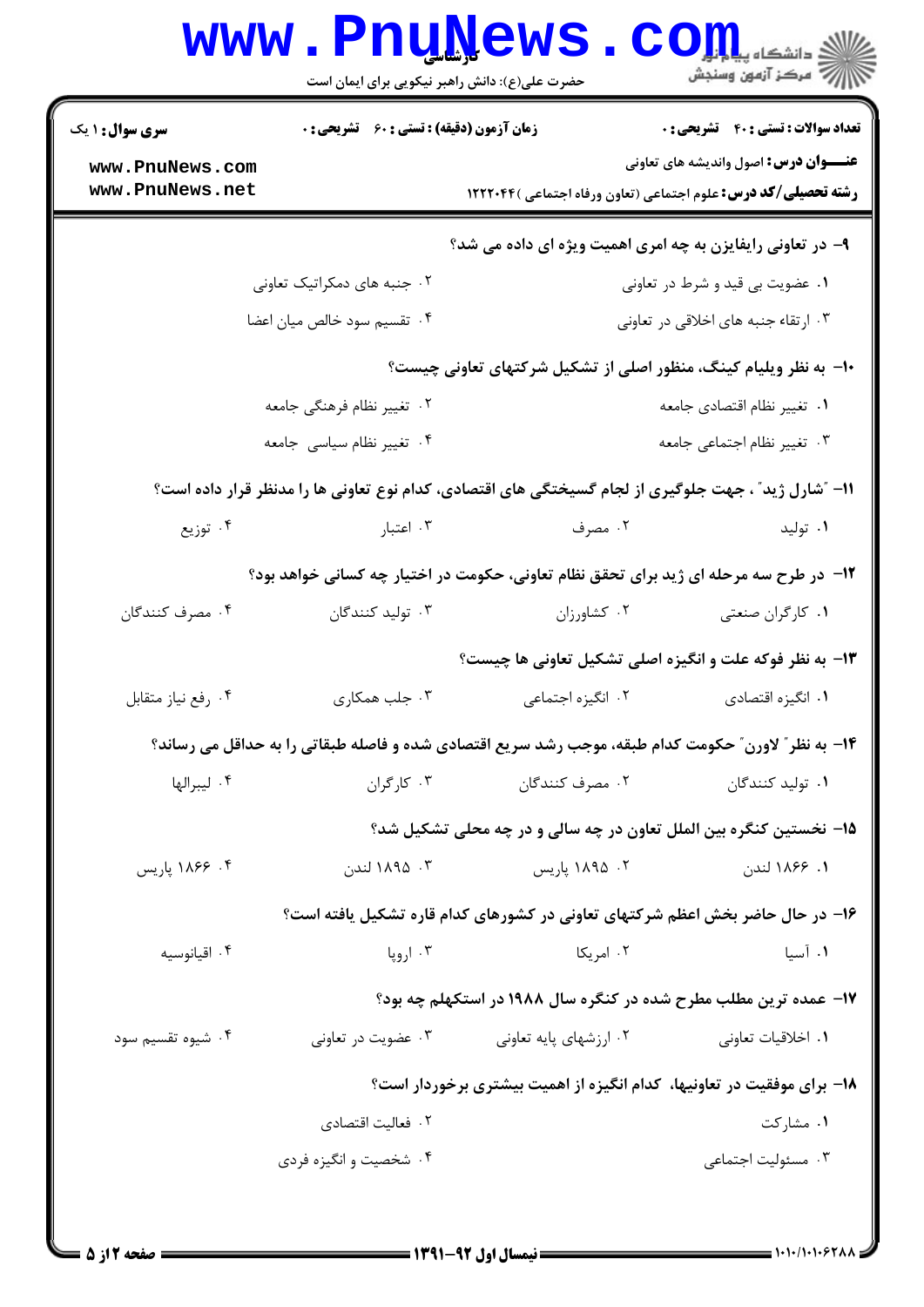| <b>سری سوال : ۱ یک</b>             | <b>زمان آزمون (دقیقه) : تستی : 60 ٪ تشریحی : 0</b> |                                                                                                             | <b>تعداد سوالات : تستی : 40 قشریحی : 0</b>   |
|------------------------------------|----------------------------------------------------|-------------------------------------------------------------------------------------------------------------|----------------------------------------------|
| www.PnuNews.com<br>www.PnuNews.net |                                                    | <b>رشته تحصیلی/کد درس:</b> علوم اجتماعی (تعاون ورفاه اجتماعی )۱۲۲۲۰۴۴                                       | <b>عنـــوان درس:</b> اصول واندیشه های تعاونی |
|                                    |                                                    | ۱۹– مطابق مصوبات سی امین کنگره اتحادیه بین الملل تعاون توکیو در ۱۹۹۲،کدام گزینه، اساس تعاون است؟            |                                              |
| ۰۴ عضو                             | ۰۳ سرمایه                                          | ۰۲ مدیریت                                                                                                   | ۱. مشارکت                                    |
|                                    |                                                    | <b>۲۰</b> - به نظر ٌلوئیس مادر ؓ، کدام ویژگی، شرکتهای تعاونی را از شرکتهای تجاری متمایز می سازد؟            |                                              |
| ۰۴ کنترل دمکراتیک                  | ۰۳ اختیارات مدیرعامل                               | ۰۲ تعلق سود به سرمایه                                                                                       | ٠١ نوع جذب سرمايه                            |
|                                    |                                                    | به نظر "واتکینز" ، اعتبار و ارزش اصول تعاونی از چه راهی به دست آمده است؟                                    | -21                                          |
|                                    | ۰۲ تلاش مديران                                     |                                                                                                             | ۰۱ تجربه و حس مشترک مردم                     |
|                                    | ۰۴ توفيق تعاونيها                                  |                                                                                                             | ۰۳ آرمان عدالت خواهي                         |
|                                    |                                                    | ۲۲– لارس مارکوس در گزارشی که در سال ۱۹۸۸ به کنگره استکهلم ارائه کرد، ارزشهای تعاونی را چگونه طبقه بندی کرده | است؟                                         |
|                                    | ۰۲ مشارکت، دمکراسی، آموزش، خودیاری                 |                                                                                                             | ۰۱ مشارکت، دمکراسی، شرافت، کمک به دیگران     |
|                                    | ۰۴ برابری، دمکراسی، مشارکت، آموزشی                 |                                                                                                             | ۰۳ اراده، آزادی، برابری، مشارکت              |
|                                    |                                                    | ٢٣- اصل "اختيار عضويت" يا "عضويت داوطلبانه" در كدام دسته از كشورها كمتر مورد توجه قرار گرفته است؟           |                                              |
|                                    | ۰۲ جهان سوم و کشورهای سوسیالیستی                   |                                                                                                             | ۰۱ کشورهای صنعتی و جهان سوم                  |
|                                    | ۰۴ کشورهای سوسیالیستی و غربی                       |                                                                                                             | ۰۳ جهان دوم و کشورهای فراصنعتی               |
|                                    |                                                    | ۲۴- مطابق قانون تعاون فرانسه، شرط اصلی عضویت در تعاونی های این کشور چیست؟                                   |                                              |
|                                    | ۰۲ داشتن بیش از ۱۵ سال سن و صحت عقلی               | ۰۱ پذیرش مجمع عمومی و تایید صلاحیت                                                                          |                                              |
|                                    | ۰۴ داشتن منافع اساسی در حوزه فعالیت تعاونی         |                                                                                                             | ۰۳ ارائه تقاضای کتبی توسط اشخاص حقیقی        |
|                                    |                                                    | ۲۵- کدام انتقاد از جانب طرفداران اصل درهای باز به عضویت انتخابی وارد شده است؟                               |                                              |
|                                    | ۰۲ مانعی برای تفاهم شرکا محسوب می شود              |                                                                                                             | ۰۱ مانعی برای توسعه شرکت تعاونی است          |
|                                    | ۰۴ موجب اشاعه فردگرایی می شود                      |                                                                                                             | ۰۳ مانعی برای توزیع عادلانه سود است          |
|                                    |                                                    | ۲۶- مطابق قانون تعاون ۱۳۵۰ در ایران، خروج عضو از شرکت تعاونی چگونه است؟                                     |                                              |
|                                    | ۰۲ مجاز نیست                                       |                                                                                                             | ۰۱ اختیاری است                               |
|                                    | ۰۴ با اجازه هيات مديره است                         |                                                                                                             | ۰۳ با اجازه مجمع عمومی است                   |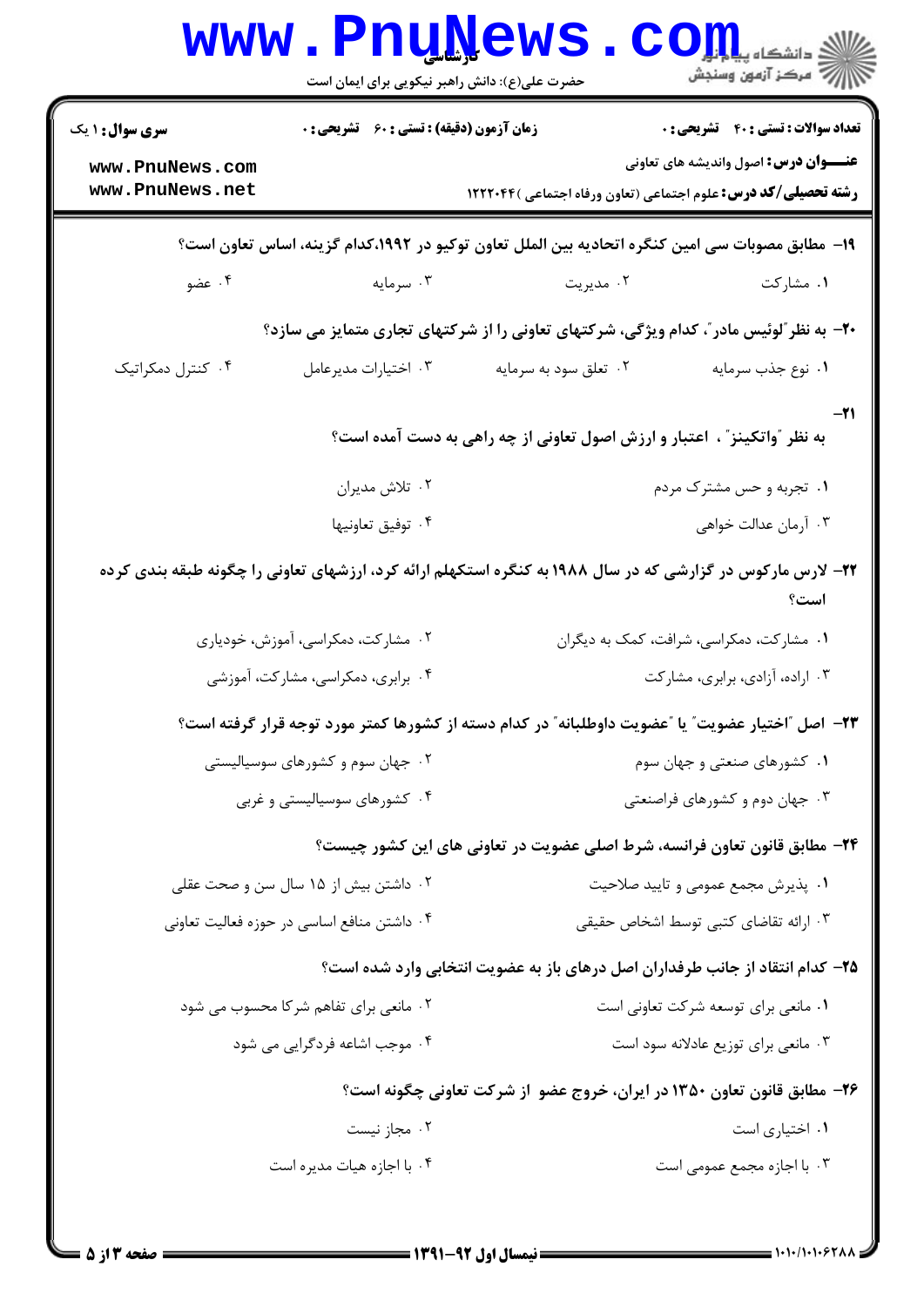| <b>WWW.</b>                                                                                                                         | حضرت علی(ع): دانش راهبر نیکویی برای ایمان است | Pnunews                                                                                                               | الاد دانشکاه پیالولول<br>الا دانشکاه پیالولول        |
|-------------------------------------------------------------------------------------------------------------------------------------|-----------------------------------------------|-----------------------------------------------------------------------------------------------------------------------|------------------------------------------------------|
| <b>سری سوال : ۱ یک</b>                                                                                                              | زمان آزمون (دقیقه) : تستی : ۶۰٪ تشریحی : ۰    |                                                                                                                       | <b>تعداد سوالات : تستی : 40 - تشریحی : 0</b>         |
| www.PnuNews.com<br>www.PnuNews.net                                                                                                  |                                               | <b>رشته تحصیلی/کد درس:</b> علوم اجتماعی (تعاون ورفاه اجتماعی )۱۲۲۲۰۴۴                                                 | <b>عنـــوان درس:</b> اصول واندیشه های تعاونی         |
|                                                                                                                                     |                                               | ۲۷- توسعه کمی شرکتهای تعاونی در ایران تا حدود زیادی ناشی از چه عاملی بوده است؟                                        |                                                      |
|                                                                                                                                     |                                               |                                                                                                                       | ۰۱ اشاعه فرهنگ تعاونی در شهرها و روستاها و عشایر     |
|                                                                                                                                     |                                               |                                                                                                                       | ۰۲ فراگیر شدن آموزشهای تعاونی و افزایش تمایل مردم    |
|                                                                                                                                     |                                               | ۰۳ اتخاذ سیاستهای دولتی و ایجاد امکانات خاص برای تعاونیها                                                             |                                                      |
|                                                                                                                                     |                                               | ۰۴ همیاری سنتی توده های مردم در جوامع شهری و روستایی                                                                  |                                                      |
|                                                                                                                                     |                                               | <b>۲۸-</b> در تعاونی راچدیل، تصمیمات چگونه اتخاذ می شده است؟                                                          |                                                      |
| ۴.<br>با رأى ہے اعضاء<br><b>۴</b>                                                                                                   | .۳<br>با رأی ہے اعضاء<br><b>س</b>             | ۰۲ با اکثریت آراء                                                                                                     | ۰۱ توسط مدیرعامل                                     |
|                                                                                                                                     |                                               | ۲۹– مطابق قانون تعاون هلند، حق رأى در تعاونيهاى اين كشور چگونه است؟                                                   |                                                      |
| ۰۲ هر نفر می تواند بیش از یک رأی داشته باشد.                                                                                        |                                               |                                                                                                                       | ۰۱ اختیار تعیین حق رای اعضا را اساسنامه تعیین می کند |
| ۰۴ قاعده تساوی رعایت نمی شود و محل منازعه است.<br>۰۳ هر نفر علاوه بر موکلین خود، تنها حق یک رأی دارد                                |                                               |                                                                                                                       |                                                      |
| ۳۰– در کدام نوع شرکتها، تمام سرمایه آن در موقع تأسیس منحصراً توسط مؤسسین تأمین می گردد و رای در آن متناسب با<br>تعداد سهام می باشد؟ |                                               |                                                                                                                       |                                                      |
| ۰۴ شرکت سهامی خاص                                                                                                                   | ۰۳ شرکت سهامی عام                             | ۰۲ شرکت غیر سهامی                                                                                                     | ۰۱ شرکت تضامنی                                       |
|                                                                                                                                     |                                               | ۳۱−  پیشگامان راچدیل جهت تأمین سرمایه مورد نیاز تعاونیها بر کدام اصل تاکید داشتند؟                                    |                                                      |
| ۰۴ دگرياري                                                                                                                          | ۰۳ خودياري                                    | ۰۲ کمک دولت                                                                                                           | ۰۱ کمک خیرین                                         |
|                                                                                                                                     |                                               | ۳۲– در کدام نوع تعاونیها شیوه تنخواه گردان، بیشتر متداول است؟                                                         |                                                      |
| ۰۴ تعاونیهای کشاورزی                                                                                                                | ۰۳ تعاونیهای شهری                             | ۰۲ تعاونیهای صنعتی                                                                                                    | ۰۱ تعاونیهای خدماتی                                  |
|                                                                                                                                     |                                               | ۳۳- در قانون تعاون کدام کشور، سودپرداختی به اعضاء نباید از ۵ درصد سرمایه پرداختی او بابت سهام تجاوز نماید؟            |                                                      |
| ۰۴ سوئد                                                                                                                             | ۰۳ سوئيس                                      | ۰۲ بلژیک                                                                                                              | ۰۱ کانادا                                            |
|                                                                                                                                     |                                               | ۳۴- مطابق قانون تعاون ۱۳۵۰ در ایران، حداکثر سود سالانه چقدر است؟                                                      |                                                      |
| ۰۴ درصد                                                                                                                             | ۰۳ درصد                                       | ۰۲ ۶ درصد                                                                                                             | ۰۱ ۵ درصد                                            |
|                                                                                                                                     |                                               | ۳۵– "مارگارت دیگبی" در مقاله ی "اصول تعاون" خود،  در تعاونیهای کدام کشور، پرداخت هر گونه بهره خرید به اعضاء را مطلقاً |                                                      |
|                                                                                                                                     |                                               |                                                                                                                       | ممنوع دانسته است؟                                    |
| ۰۴ روسیه                                                                                                                            | ۰۳ آلمان                                      | ۰۲ فرانسه                                                                                                             | ۰۱ سوئیس                                             |